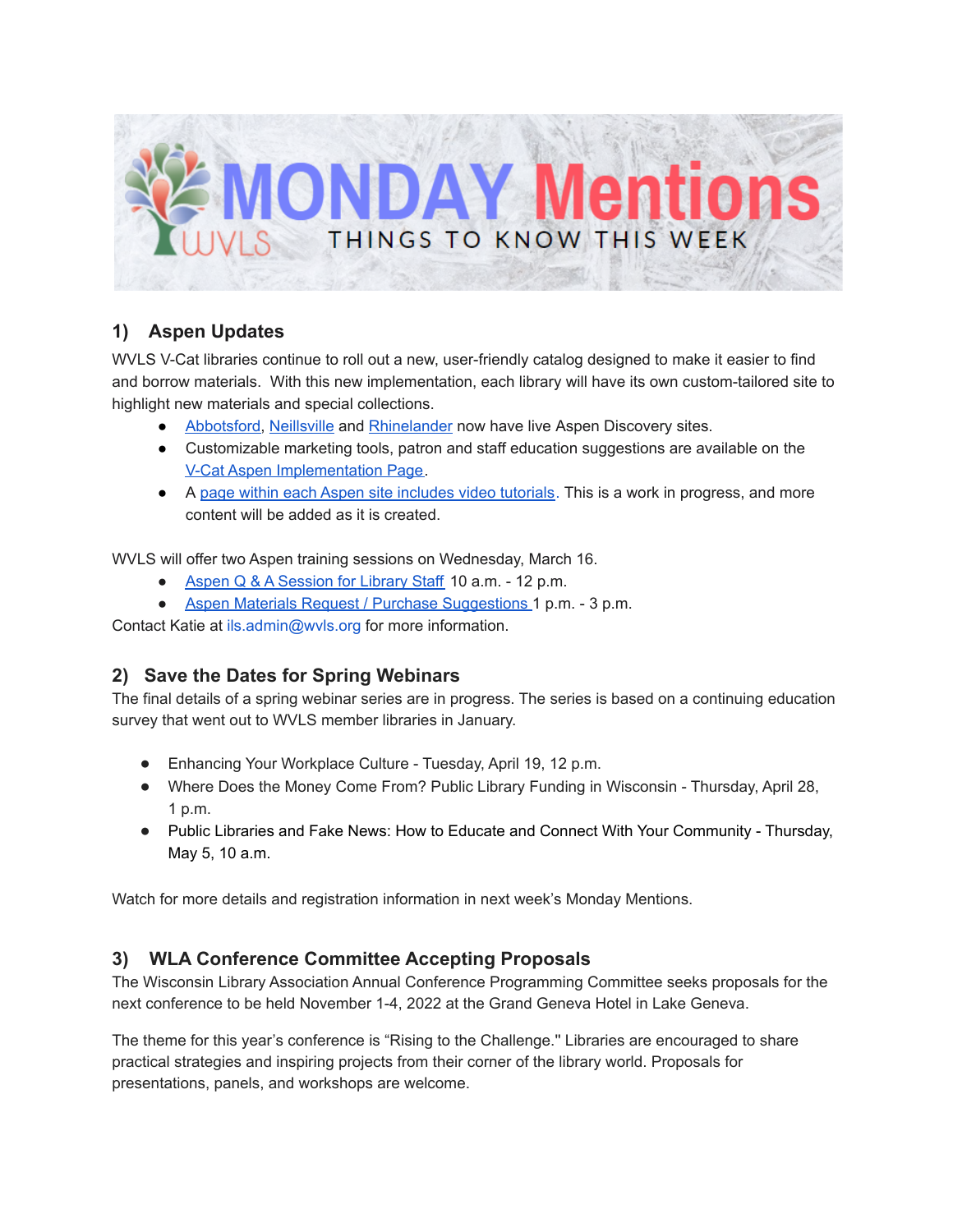Sessions will run 45 minutes in length (with a limited number of 90 minutes sessions available) and with a maximum of four presenters. Submit your [proposal](https://forms.gle/pajy7q3c73UNGDCb8) by Monday, April 25.

## **4) Spring 2022 Election Resources**

Voters depend upon libraries as a trusted source for impartial information about candidates, election dates and voter registration! Below are links to resources about the April 5 spring election to share with library patrons:

[Wisconsin](http://wla.memberclicks.net/message2/link/c5044f0d-6989-4088-91f1-08ea062c4992/33) League of Women Voters [Vote](http://wla.memberclicks.net/message2/link/c5044f0d-6989-4088-91f1-08ea062c4992/34) 411 Wisconsin Elections [Commission](http://wla.memberclicks.net/message2/link/c5044f0d-6989-4088-91f1-08ea062c4992/35)

**What will the new Wisconsin Senate, Assembly and Congressional District boundaries look like?** Patrons may be asking for information about the new legislative redistricting maps following the 2020 census and wondering whether changing boundaries will affect voters in your area. On March 3, the Wisconsin Supreme Court justices selected legislative and congressional districts submitted by the Governor over the ones drawn by Republicans holding a majority in the legislature. While the 4-3 ruling is likely to be appealed to federal courts where further changes could be made, detailed maps chosen by the Wisconsin justices can be found at the links below.

03-03-22 WI [Assembly](https://www.google.com/maps/d/viewer?mid=1fPl8On9q8ZyTa6A1V3CJDzry3YR_pGNt&ll=45.492108559918464%2C-88.89193538464694&z=10) maps [03-03-22](https://www.google.com/maps/d/viewer?mid=16pQAubyKxYn-7qSF8Lu5RHTm8DsOlJdV&ll=45.68544040134757%2C-88.21644338010707&z=8) WI Senate maps 03-03-22 [Congressional](https://www.google.com/maps/d/viewer?mid=10H4O7oyvGSgks0eS2-nppEzh-L4d1Vmk&ll=44.80583720525291%2C-90.57967675842303&z=7) maps

The Milwaukee Journal Sentinel also published an online set of maps that are searchable by location and compare the current 2011 district boundaries with the ones chosen on March 3. See how [Wisconsin](https://projects.jsonline.com/topics/redistricting/2022/wisconsin-congressional-legislature-redistricting-maps-2022.html) [redistricting](https://projects.jsonline.com/topics/redistricting/2022/wisconsin-congressional-legislature-redistricting-maps-2022.html) changes your voting map.

## **5) Digital Byte**

In the latest WVLS Digital Byte, Jamie shares an audio content tool called Mote. How does it work and how can it be used in library collaboration? [Watch](https://www.youtube.com/watch?v=NJmHeVKZjX0) it here.

## **6) This Week's Webinars**

- Engaging in Sensitive [Conversations](https://us02web.zoom.us/webinar/register/WN_-gdmoUzCS-qQw3M8QKymHg) & Handling Pushback 10 a.m. on Wednesday, March 9
- [Designing](https://www.nicheacademy.com/designing-effective-library-signage?utm_campaign=Webinars&utm_medium=email&_hsenc=p2ANqtz-_v_LuaRXIuQb7h0C-h_7PbjaB9vT4OjKBT7hDUkgYSNAkLtY9HcbpzloJSf985LMQcNf_Ccokk7MYwuKH1-ZbwN0N_NA&_hsmi=204675667&utm_content=195383996&utm_source=hs_email&hsCtaTracking=a3dd8d13-21ee-49bc-8d0a-31d58e98ebcc%7C4024548f-5e11-49d5-b449-b70d718d9f9e) Effective Library Signage 1 p.m. on Wednesday, March 9
- Taking Care of Self, Staff, and [Community](https://oclcwebinar.webex.com/mw3300/mywebex/default.do?nomenu=true&siteurl=oclcwebinar&service=6&rnd=0.3214540820274757&main_url=https%3A%2F%2Foclcwebinar.webex.com%2Fec3300%2Feventcenter%2Fevent%2FeventAction.do%3FtheAction%3Ddetail%26%26%26EMK%3D4832534b000000051e24c206443fadb3396442cf05a1f64585f4c47ebade2493e15135c548394edf%26siteurl%3Doclcwebinar%26confViewID%3D218045417730879327%26encryptTicket%3DSDJTSwAAAAXNgsSqW6EukEuQ1viKct4YK2oksAVEgij5Lm4FnaPw4Q2%26) 2pm on Thursday, Mar 10

## **7) Reminders**

#### ● **Next Ryan Dowd Webinar**

Topic: De-escalation Skills: Practical Tools and Techniques Thursday, March 10; 1 - 2:30 p.m.